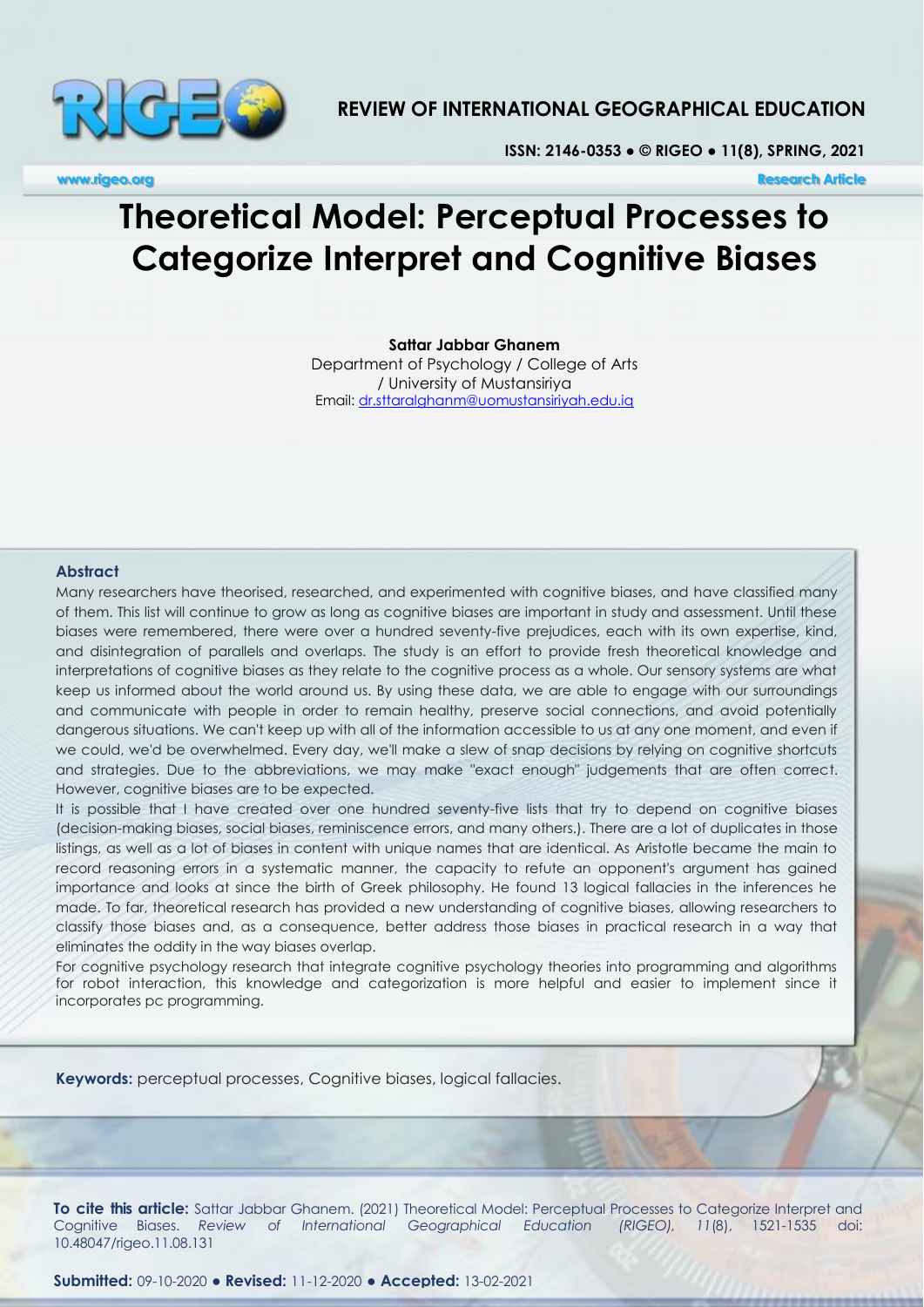# **Introduction**

Many academics have studied cognitive biases via theory, study, and testing and have classified a large number of them, and this list continues to grow as long as they are critical in studies and assessment. Until the diversity of these biases reached over 175 prejudices, which confounded their information, categorization and the dissolution of similarities and overlaps between them. Does it have a foundation in philosophy after philosophy has provided many examples of logical fallacies and cognitive biases that overlap with one another. As a result, they began looking for a new way to explain cognitive biases, one that included placing them inside of the cognitive system.

We are totally reliant on our sensory systems to provide us with vital information about the world around us. These numbers help us interact with our surroundings and communicate with people so that we may remain healthy, maintain social connections, and avoid potentially hazardous situations. So many data are available at any one moment that even if sensory information is vital to our existence, it's impossible for humans to keep up with them all. In reality, we're only conscious of a small portion of the sensory data our senses collect over the course of the day.

We may make numerous fast and efficient choices every day by depending on cognitive schemes or shortcuts. Our ability to make "good enough" decisions is aided by these shorthand terms. However, we are prone to the kinds of cognitive biases everyone is.

In an attempt to compile as many cognitive biases as possible, I've penned several lists, some of which may total over 175 items (decision-making biases, social biases, memory errors, etc.). There are a lot of duplication and biases in the material that have various titles in these lists. Aristotle was the first to record reasoning mistakes in a systematic manner, since being able to disprove an opponent's argument is one way to win a discussion. This subject has grown in

significance and study since the Greek philosophy period. He discovered a logical fallacy, which he labelled as a group of thirteen inference mistakes.

In addition to ambiguity and ambiguity, Aristotle's fallacies include the following: cause and error, multiple questions, and a series of summoning arguments such as the argument using an opponent, the argument using authority, compassion, and ignorance of something. Aristotle's logical fallacies include all of these.

He classified it as either one of two things:

- 1. Verbal fallacies are linguistic blunders in the presentation of the argument.
- 2. Physical fallacies are a kind of non-linguistic fallacy. They are a logical mistake in the subject matter the speaker is discussing.

There are two types of fallacies, according to(Hotelli, 1826).

- 1. Because the inference in them pertains to the introduction, physical fallacies are not considered errors of logic.
- Ignoring what's needed is a mistake.
- The confiscation fallacy is a logical error.
- The myth of the presumed causation.
- 2. There are debates in which the inference is unrelated to the introduction that are called logical fallacies. They were split up into two categories by him:
- This is only reasonable.
- All of the remaining Aristotelian fallacies are included in the semi-logical, or quasi-logical, category.

According to (Ariely), the author of Predictably Illogical, our irrational behaviours are systematic and predictable, not random or pointless. Simply because of how our minds are wired, we keep making the same errors. 1

Cognitive biases are important because they allow us categorise them and deal with them in applied research in a way that is easier to comprehend and interpret since it eliminates uncertainty from the process of overlap between these biases. Cognitive psychology theories and algorithms for robot interaction programmes inspired by information processing systems are more beneficial and easier to apply when integrated with computer programming in studies that examine the relationship between cognitive psychology theories and computer

RICER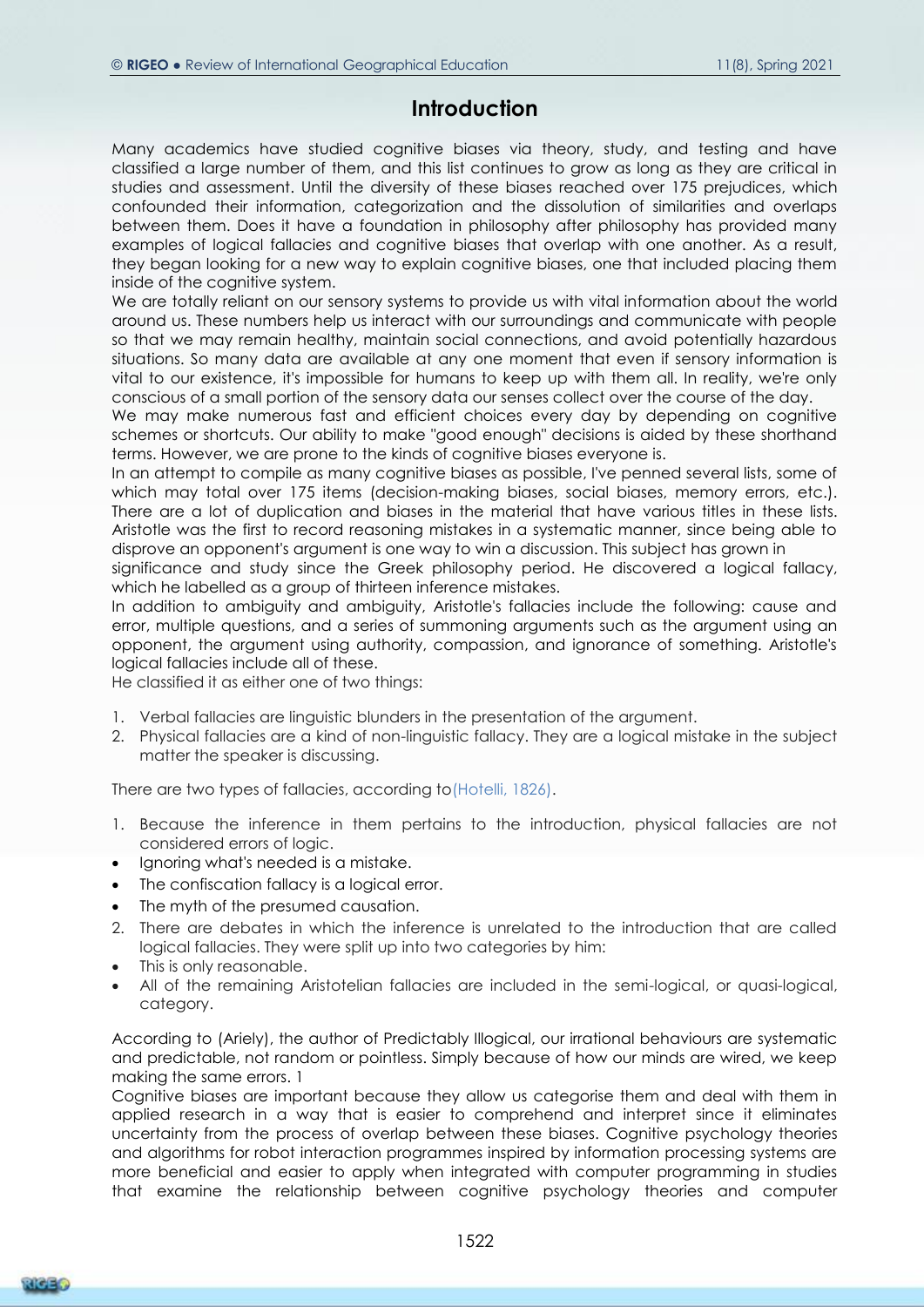programming algorithms.

## **Research hypotheses**

- 1. Our understanding of cognitive biases may be improved by examining how information enters and leaves the brain.
- 2. A cognitive bias may be categorised according to the three steps involved in the cognitive process.
- 3. Epistemology is the branch of philosophy that deals with perception and the resulting biases in judgement.
- 4. Another element of logical biases to be aware of is the fallacy.

## **Introduction to cognitive bias**

Most conventional theories of human perception hold that individuals tend to be idealistic in their thinking when it comes to making decisions and passing judgement. There are numerous sayings in cognitive sciences and psychology that claim that individuals behave rationally but are really acting closer to idealistically. People who are excellent at both fundamental and complex cognitive problems are always on the lookout for new methods to get the most out of their interactions with the people and things in their environment. Since this is a rational factor that weighs the treatment's potential costs against benefits, it helps determine the best treatment option for each patient. This requires considering all relevant information in order to solve the treatment's problem while excluding any unrelated data that could cloud the decision.

Yet in recent decades, data from experimental psychology and allied areas has questioned and refuted the conventional perspective. This suggests that people's judgements and choices are frequently irrational because they are affected by variables that don't seem linked or because they fail to arrive at decisions and judgments that are suitable for the specific person.

There seems to be a lack of logical decision-making and judgement when individuals continually fail to obtain sufficient and suitable outcomes in the same issue and with the same error. 3 As a result, a theory is needed to explain this pattern of illogical, consistent judgements and choices, often known as cognitive biases.

According to (Benson, 2019), it took him four weeks to try to comprehend a list of 175 prejudices and put them all to a spreadsheet in an effort to better understand them. He was hoping to come up with a clearer organisational framework to suspend these biases. After that, I used a different approach to removing the duplicates by combining biases that were comparable (such as the inquisitive effect and the humour effect) or complimentary (such as the optimism and pessimism bias). The list narrows down to approximately 20 different, but related, biassed mindset techniques. I tried a few various approaches to classifying these about twenty pieces at a higher level before settling on categorising them based on the broad mental issue they were attempting to solve. The primary purpose of any cognitive bias is to save our brains time or energy. Consider them in terms of the issue they're attempting to address, and you'll see why they're there, how useful and what trade-offs (and consequent mistakes in judgement) they make. We may utilise a pattern of cognitive bias to solve four different kinds of issues, according to (Benson, 2019)

- 1. Information overload.
- 2. lack of meaning.
- 3. the need to act fast.
- 4. how to know what needs to be remembered for later.

Although (Benson, 2019) effort was admirable and inspirational when I read it, the issue that arises in my mind is if these prejudices can be categorised in a manner that is based on internal processes in our brains' functioning, and what is the method of dealing with the problems of the outside world. It's all about perception, and that means looking for ways to classify cognitive biases and understanding them as they manifest themselves across the many phases of perception. According to my findings, cognitive biases can be divided into three categories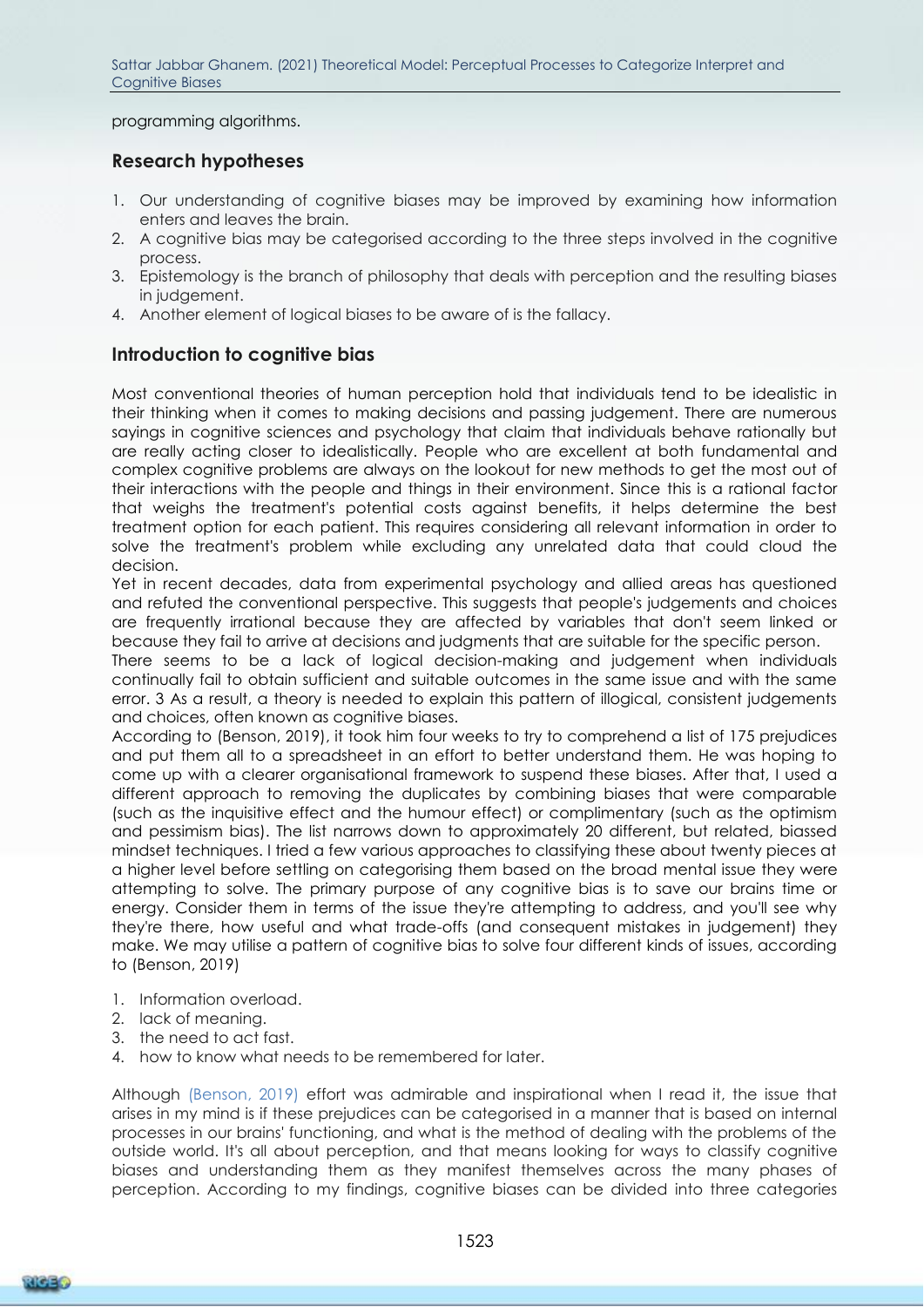based on the stages of perception, selection, organisation and interpretation and there is complementarity and interaction between these patterns. This means that a bias that occurs at one stage can be supplemented by a different bias that appears at a later stage, resulting in an additional form of bias that is actually the interaction and integration of multiple cognitive biases.

#### **The concept of cognitive bias**

When the same information is given to us in two distinct ways (for example, favourably and negatively), our choices will likewise vary, according to Nobel Prize-winning academic scholars (Fischhoff, Kahneman, Slovic, & Tversky, 2002)(writers of Fast and Slow Thinking). The following question was investigated by these two researchers: What evidence do we have those cognitive biases influence how well people comprehend and communicate with one another? Because the human memory does not have an unlimited capacity, when we deduce or make a choice, we cannot randomly store huge amounts of information in our minds, as (Kahneman, Slovic, Slovic, & Tversky, 1982) in his book. There is no way for us to handle the whole issue with all of this knowledge, so we must instead concentrate on what is accessible and within our abilities. When it comes to more difficult issues, finding a perfect answer is out of our grasp, and even then, we can only do it within certain logical boundaries. 4 To put it another way, make the best choice based on the facts you have. As a result, many cases of cognitive bias may be explained by this theory. (Kahneman et al., 1982)The Kahneman and Tversky Research Program on Inference provides a framework for studying cognitive biases. This strategy's justification is as follows:

#### **A logical decision cannot or should not be made all the time due to the following factors:**

A. Collecting and installing evidence to address an issue takes time.

B. Investing in knowledge resources that can be put to other uses is also necessary.

C. A lot of the time, it's costly and fruitless to try to get close to the best feasible answer (i.e., what's good enough) while still processing to get the optimum one instead. So, whether via the use of rational thought or logical shortcuts, they arrive at a fast and economical conclusion. Rather than seeking a comprehensive understanding of the issue or an ideal solution, this inference process just seeks a "good enough" one that can be achieved fast and with little effort, but it also has the potential to lead to systemic mistakes.

There are two ways that the mind works, according to (Kahneman et al., 1982) dual system theory of human perception. The faster, intuitive, inference-based, instinctive and frugal first system works while the slower, hungry for information resource second system works rationally toward the best answer. A lot of our everyday activities may be performed in this manner since it is simple, fast to solve the problem or approximate (non-optimal) solutions are sufficient. Some job criteria, on the other hand, may trigger the backup system as well.

These cognitive biases have a major impact on the credibility of anecdotal and legal evidence because they cause mistakes in statistical judgement, social attribution, and memory. It's thought to happen as a result of the distortion process of inference's three phases of perceptual processes (selection, organisation, and interpretation). When selecting external stimuli, a bias can occur. When organising information for stimuli that enter the perceptual system, deviations can occur as well. There can also be deviations in the interpretation of information and the function of meanings that do not match the stimuli's origins. Complex deviations occur when information is interpreted, and function meanings deviate from the stimuli's origin.

#### **Behavioral biases that affect the way we think**

Every time we engage with the outside physical world, we have to deal with the information that comes from it in order to make sense of it and be safe and sound. Since our sensory systems enable us to perceive the outside world via hearing, seeing, smelling, touching, and tasting, we may say that we sense this world and stay alert to what is going on in it. Despite the fact that sensory receptors are continuously receiving information from the environment, it is our interpretation of that information that ultimately determines how we behave in relation to it.

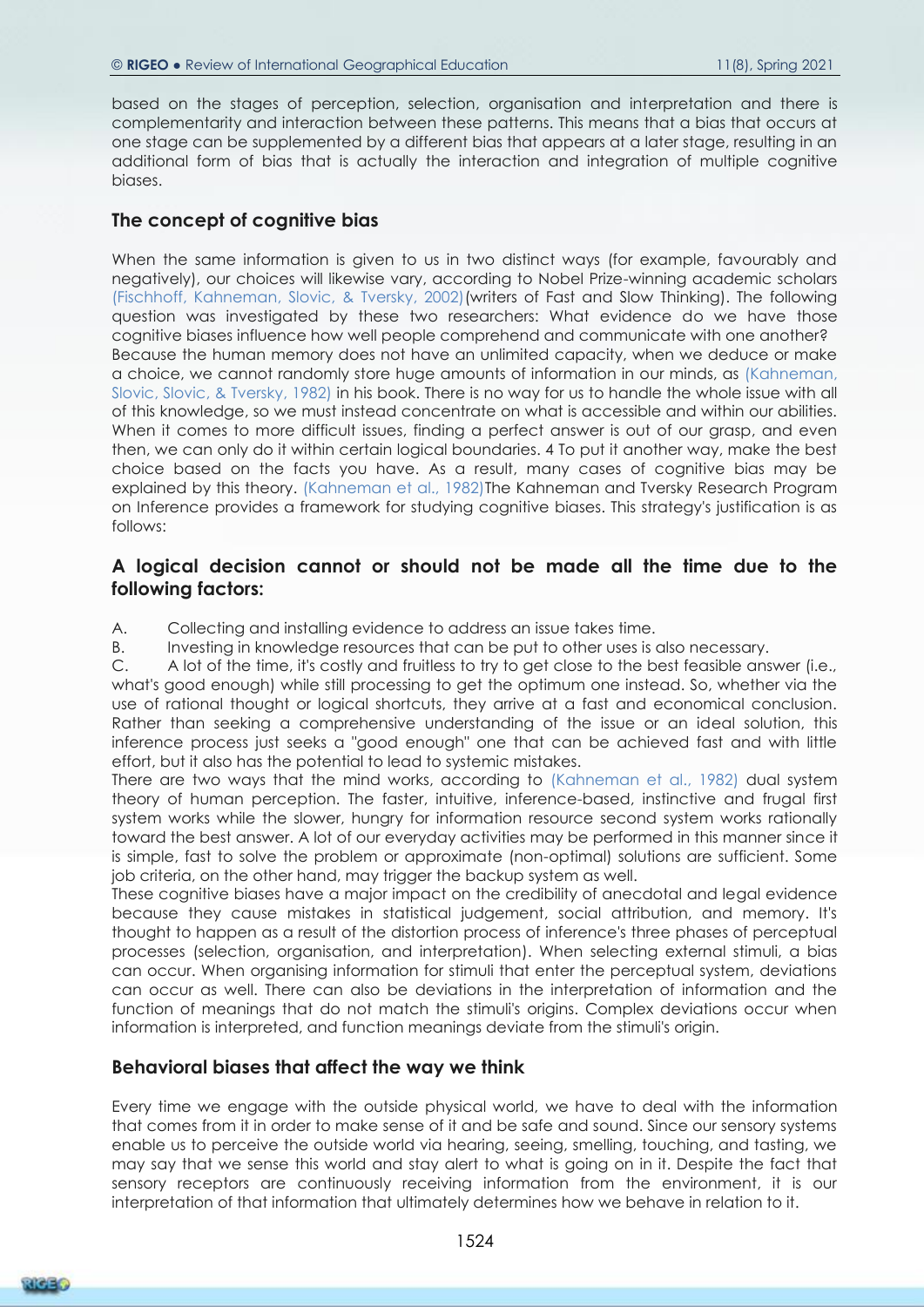## **Cognitive bias as defined by the study's author**

For the sake of argument, I will use this definition, which I believe is the best fit for the notion of cognitive bias. If you have cognitive bias, you have a set of systematic (not random) aberrations in the processing of information entering the cognitive process that led to a logical fallacy, which distorts the treatment's output. This leads to cognitive bias because of the logical fallacy. a person's perception as expressed via judgements or choices Cognitive biases are divided into phases, each of which corresponds to a different kind of prejudice. When we look at the description of cognitive biases, we see the following additional element of what we know as logical fallacies:

It is a logical error when the information entering the perceptual process is processed in a way that inhibits the process of good logical thinking and results in erroneous information being outputted. According to the phases in the perception process, cognitive biases may be divided into three kinds, and the patterns of biases that occur at each step will be shown below.

#### **First, selection biases**

There are innumerable stimuli in the world around us, yet our brains are overburdened and cannot cope with them all. To come to terms with this, the first thing to do is decide what matters and what doesn't. We may pay attention to a familiar sensory input or something new, depending on the situation and on each of us individually. It's the selected stimulus - whether it's a scent, a sound, or anything else - that becomes the initial step in the perceptual process when we're in front of it. To put it another way, we turn external stimuli into information that the brain can interpret. The words we hear, listen to, look there, what's that scent, the colours, the room temperature, etc., bombard us with information every day. There are a select few. There are an infinite number of impulses hitting our sensory organs at the same time, all of which must be processed concurrently. However, we are not able to perceive all that is going on around us, and this is the extent of our perceptual abilities. As a result, we only see a fraction of the information that is accessible to us in the environment. And (Singer, 1987)has made this observation. "We don't see things as they really are; we only see them as they seem to our sensory receptors." 6

When confronted with a large number of conflicting stimuli, we selectively focus our attention on those stimuli that we are familiar with or are interested in. This is an example of cognitive bias, and it fits into a larger pattern of biases known as choice biases. A helpful bias helps us make fast choices that can't wait, while a choice bias causes us to ignore cues and information that were available in the circumstance but are more relevant to us in future cognitive treatments. We may incorporate a number of cognitive biases, referred to as selection biases, inside this pattern. A list and classification of the causal factors are possible.

# **determinants of selection bias**

# **As a starting point, there are the physical factor biases.**

In choosing a stimulus, physical elements, such as emotions that convey information to us, whether correct or muddled and distorted, and comparisons between stimuli for inclusion in the treatment process, all influence the bias in our decision. Time You had a bright light beaming in your eyes, your buddy next to you was venting about his issues with his brother, and it was a very cold winter day. All three of these things happened at once. When individuals wake up from sleep, around noon, or at the end of the night, they get sensory signals at different times of the day. When it's early in the morning, a person's overall health influences their bias in selecting stimuli. This is different from those who go about their lives at night.

There are many external variables that influence the selecting process, but the following are the most significant:

1. The stimulus's physical characteristics, such as colour, shape, size, intensity, and placement against a backdrop, as well as movement, change, structure, and arrangement, are all examples of stimulus attributes. Vibrant colours and loud noises catch our attention more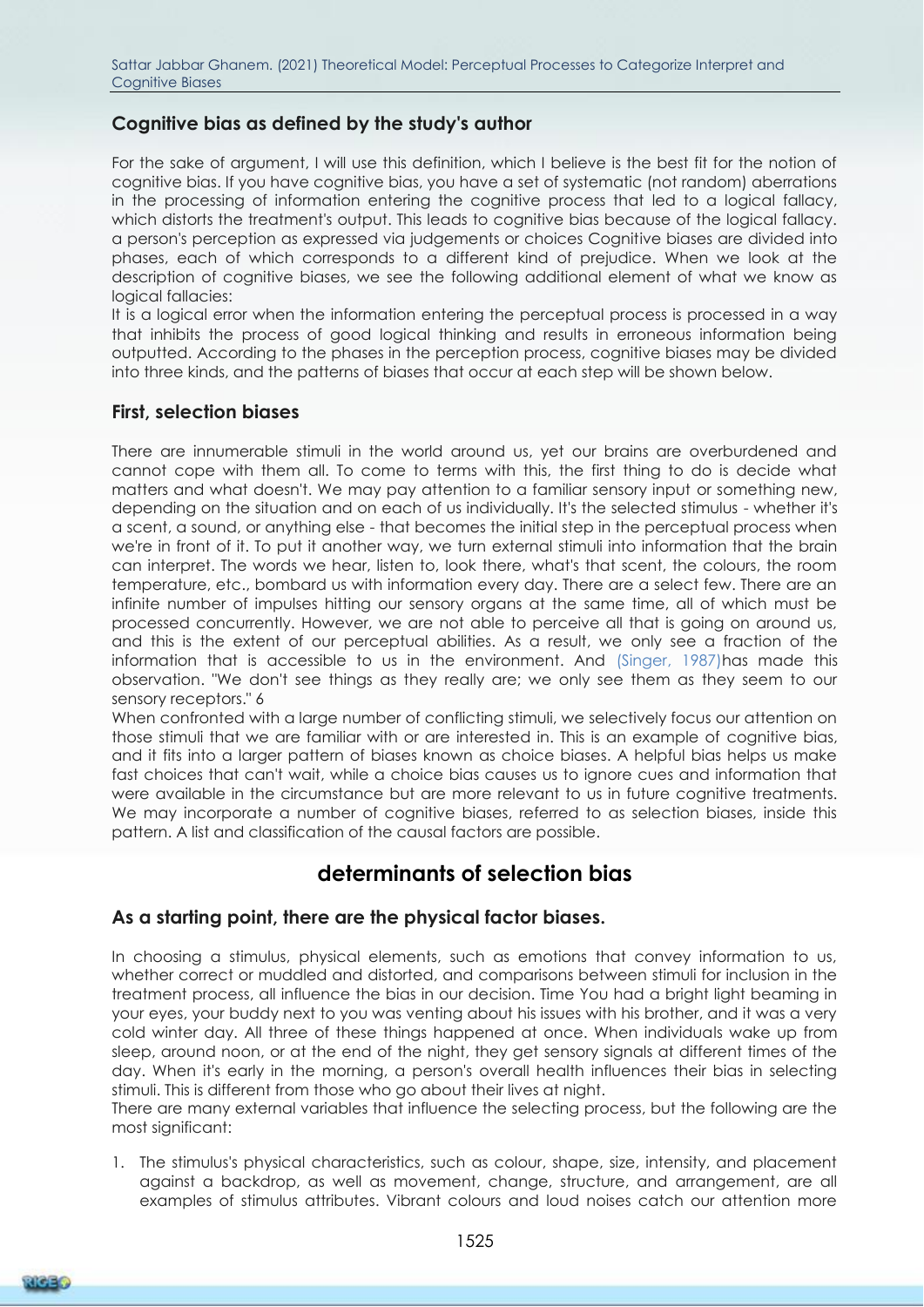than dull ones, and strong fragrances intrigue us more than subtle ones.

- 2. stimulus intensity fluctuation: stimuli with a constant intensity do not attract attention, thus stimulus intensity fluctuation helps to attract attention.
- 3. Newness, modernism, and strangeness in stimuli: known stimuli do not attract attention since the person has grown used to them, whereas new or unfamiliar stimuli quickly grab the individual's attention.

#### **The second factor, Motivational state biases**

The feeling is a physical, physical process, whereas perception is a mental-psychological one. Often the choice is influenced by a person's motivations or motivations to behave in a certain way. Many other stimuli and stimuli are distracted when a person is dealing with intense urges that must be fulfilled right now. Choosing one stimulant or stimulus over another is a bias, since a person selects one over the other based on a psychological need or motivation. As an example, consider the following scenario: Walking to the kitchen and smelling cinnamon apple pies (students) activates your scent receptors and gives the impression that you're about to eat something while in reality you're just passing through.

#### **As we discovered with the desire for food, psychological needs and motives have a significant impact on the cognitive bias process.**

A hungry person will be drawn to the scent of cooking food, while a person who is full will not be. The stimuli that capture our attention are influenced by our long-term desires as well. A building engineer, on the other hand, is more likely to focus on the column structure supporting the building than an art historian who has dedicated their career to researching visual art.

**Dimension Three: Values and Belief Systems Illustrate** why we may pay attention to some stimuli but not others because of a selective selection bias. Most of the time, it seems that a person's personality traits including culture, attitudes, inclinations, and beliefs have a significant effect on how he responds to stimuli and how he interacts with the outside environment.

It's cognitive bias that's at play when someone chooses one stimulus over another because it's in line with their particular belief or trend, and that belief or trend leads them to choose that particular stimulus.

Here's an illustration of what I mean: It's likely that if you go to Europe and stay in a city where buildings combine to create a beautiful park and a basin for dancing water jets, you'll hear the call to prayer from a mosque nearby that you can't see, as well as the smell of rice and value sauce, and you'll wonder where it's coming from because of your curiosity. Your ideas and attitudes are influenced by the stimuli's selection bias.

**The fourth factor, Mood:** As a result of your emotional state and mood, you may be more likely to choose some stimuli over others, or to choose something else instead of the stimulus itself. According to (Kahan, Peters, Dawson, & Slovic, 2017), certain cognitive biases may be caused by emotions and emotions. Emotions are often omitted from the logical decision-making process because they may taint the findings. This is the way decision-making works in regular situations. 7 This may explain a large number of cases of decision bias caused by emotions. The decisionmaking process deviates from the logical context and from the rules of possibility and utility theory in the cognitive processing process. In our everyday lives, we hear things like these, like the phrases (I will turn green and everything and on me and my enemies). When you're enraged, you may not notice many of the cues around you that might help you relax. You have a cognitive bias that affects the input of your perceptual process when you are angry. You may also not pay attention or ignore errors made by others while you are overjoyed.

**Factor five, Selective Focus Bias:** A test bias is the ability to selectively concentrate on one stimulus while filtering out a large number of competing ones.

At a noisy party where music is playing and people are chatting and shouting, imagine yourself in the middle of a good discussion when someone interrupts you to ask about the song that just finished playing. You will probably be unable to answer this question because you have chosen to ignore the background noise by setting a conversation alarm and deleting all background noise information. 8

However, not all sensations lead to perception, even if they constitute the foundation of human experience. We often overlook the fact that stimuli are very stable over extended periods of

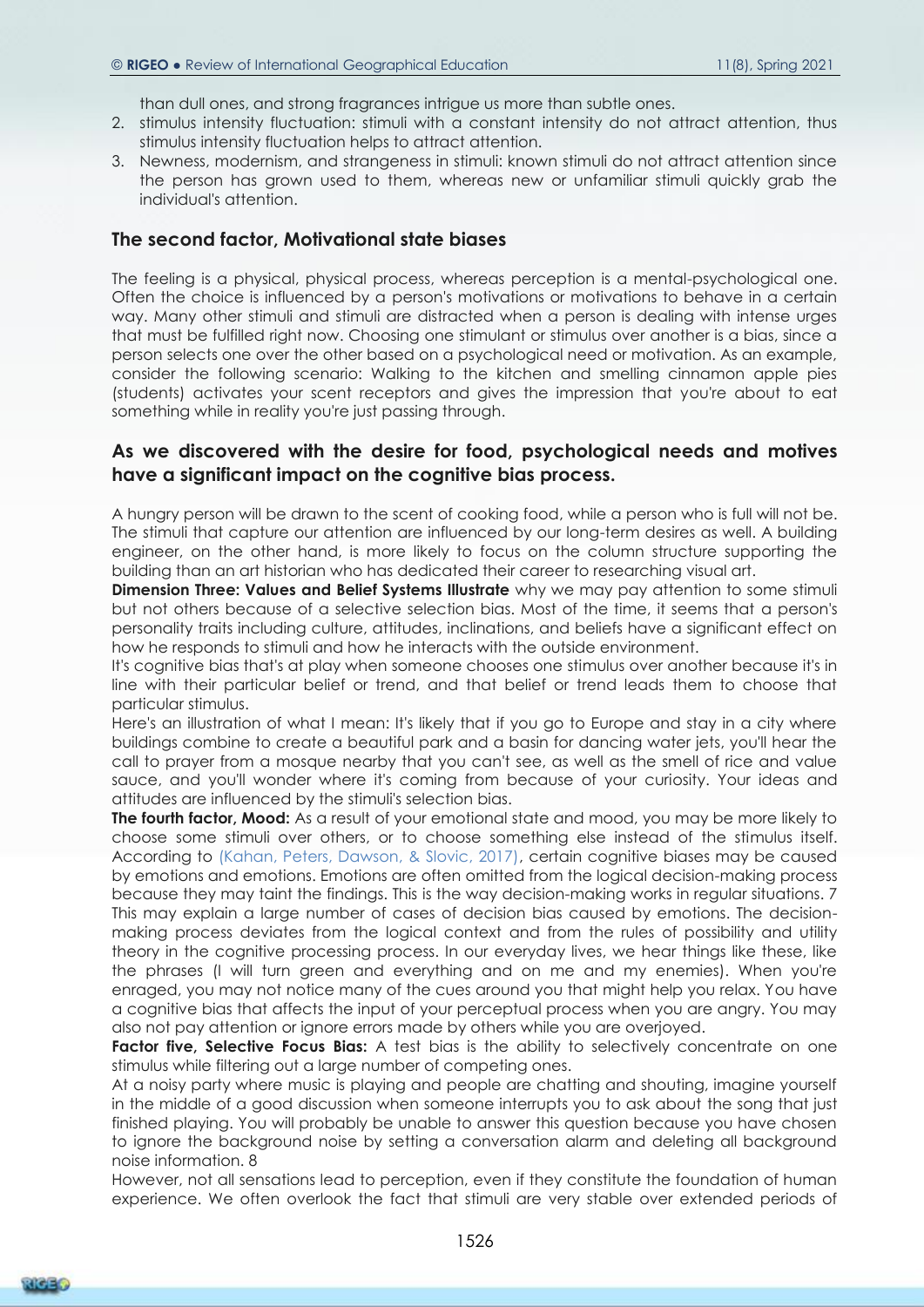time. Somatic adaptation is the term for this process. Think of walking into an old mechanical clock in a small seminar room. When you first enter, you can hear the ticking of the clock. However, as you begin a conversation with your roommates or listen to the lecturer give a presentation, the ticking of the clock is no longer familiar to you. However, that information still affects your auditory system's sensory receptors. Selective bias is evident, and clock sound is no longer being used in the perception-processing process.

In another case, he presents one of the most intriguing examples of selection bias that exists. Researchers (Most, Simons, Scholl, & Chabris, 2000)found in a well-known research (1999). Participants in the experiment saw a video of individuals dressed in black and white basketball jerseys while they were taking part in the research. Participants had to keep track of how many times the white ball was passed by the other team. Someone dressed as a black gorilla moves between the two teams throughout the video. Do you honestly believe no one would pay attention to the gorilla? Despite being visible for nine seconds, the gorilla was missed by almost half of those who viewed the film. Due to the participants' intense concentration on how many times the white team passed the ball, other visual information was precisely calibrated. A lack of focus causes inattentional blindness, which is the inability to see things that are clearly visible. Using a computer screen to show moving pictures, the researchers investigated whether or not individuals might become blinded by accident. They were instructed to pay attention just to white or black objects, and to ignore anything else. About a third of individuals missed the red cross when it appeared on the screen. As a result of these biases in cognitive processing, people are prone to things like selective attention, perception adjustment, and even blindness.

**The sixth factor, social status:** the person's actual or perceived status in society or in an organisation that forces him to deal with stimuli and stimuli, particularly in regard to the social interaction, in a selective way that shows an obvious bias in selecting and processing stimuli while ignoring other stimuli.

**The seventh factor, selection bias according to life experience:** Culture has the power to shape perception because of the common experiences of those who live there. It was shown that people from city-dwelling cultures were considerably more receptive to reactions to a particular kind of visual illusion than those from tropical forest-dwelling civilizations in Africa, and the opposite was true. Right. For example, the Müller-Lyer (Fig. 1) illusion makes lines seem longer than they really are, which is common among city residents. Culture has the power to shape perception because of the common experiences of those who live there. It was shown that people from city-dwelling cultures were considerably more receptive to reactions to a particular kind of visual illusion than those from tropical forest-dwelling civilizations in Africa, and the opposite was true. Right. For example, the Müller-Lyer (Fig. 1) illusion makes lines seem longer



than they really are, which is common among city residents.

**Figure 1.** Müller - Lyer illusion: although being identical, the lines seem to have different lengths. While both lines have the same length, arrows at the ends of one make it seem as if it is longer than it really is (A). (B) Even though both black lines are the same length, the line on the right may seem longer when applied to a hologram.

Different kinds of environmental characteristics that individuals frequently live within a given culture were consistent with these perceptual differences. Those living in western cities, for example, have a preconception of straight-line architecture as the "carpentered world,"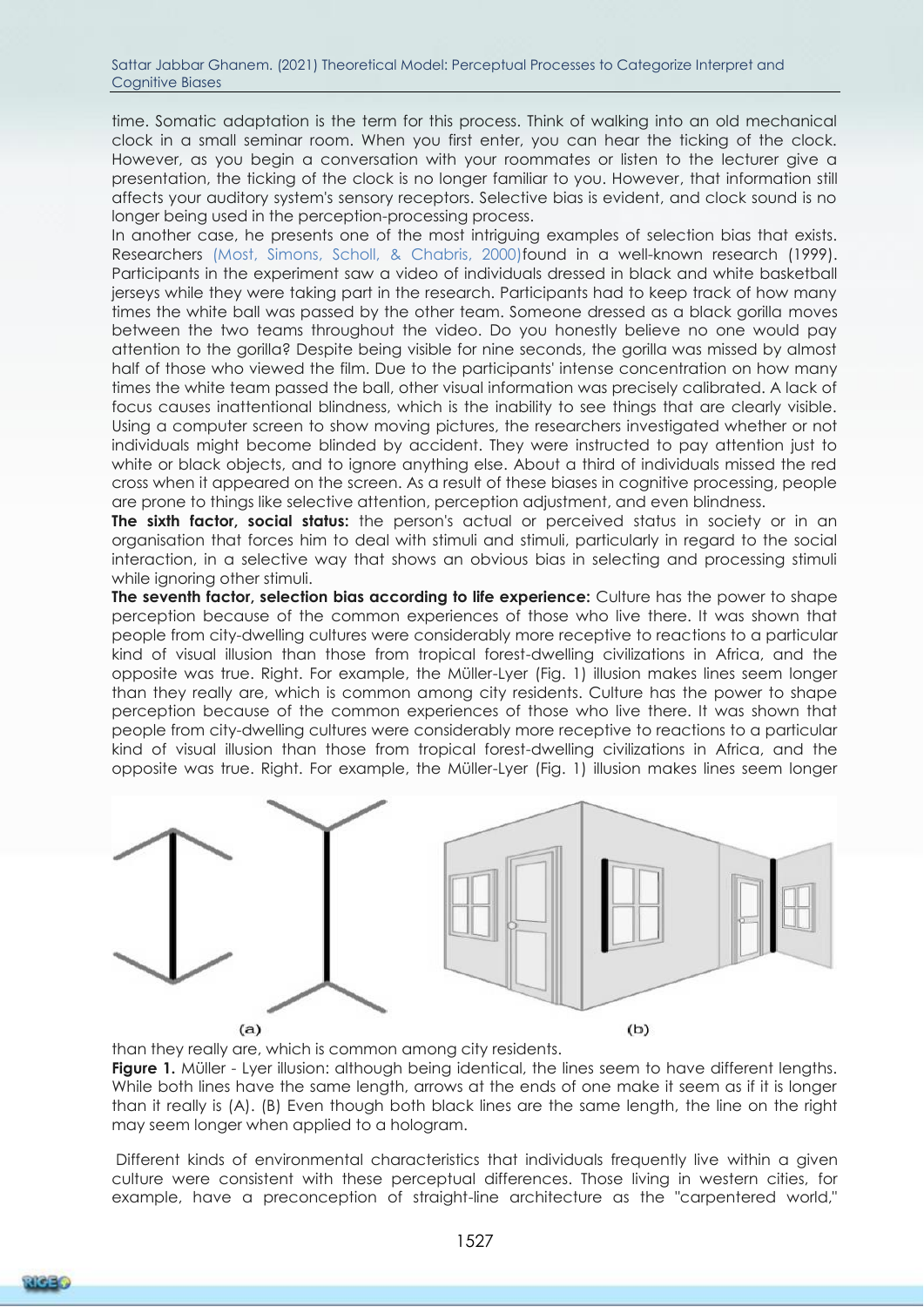according to(Segall, Campbell, & Herskovits, 1966). People from Africa's tropical forest dweller tribes, on the other hand, have a viewpoint. This illusion is less likely to occur if you have an eccentric vision of the world, where communities are made out of round cottages organised in circles. 10 Cultural differences impact more than simply eyesight. According to the findings of many studies, people from different cultures have different abilities when it comes to detecting and evaluating scents. As opposed to what some scientists in this area thought, selection bias is based on how a living system and a cultural system interact to find the best way to cope with the environment. Culture or living systems, in my opinion, need more investigation and study in order to provide helpful insights.

**The seventh factor:** Stimulus selection biases may be caused by a person's fundamental or unique personality traits. SEEKERS, like ecstatic youngsters, have a stronger affinity for very acidic foods. 11 Furthermore, those who have a favourable attitude toward low-fat meals are more likely than those with a negative attitude to say that low-fat foods taste better. In the direction of these items.

#### **Second, Organization biases**

During the second stage of perceptual processing, we begin to perceive physical and social objects and events in terms of their attributes such as form, colour, texture, size, etc. People may describe him from the viewpoint of their skin colour when he inquiries about what a person is, while others may describe him from the perspective of their race or nationality. Differences between individuals, their behaviours, and their distinguishing characteristics. 12 It's necessary to arrange the information once it's been collected from the outside by looking for significant patterns that can be quickly processed. Some academics refer to this level of organisation as categorization since it is achieved via the classification of objects or persons. When we choose (consciously or subconsciously) to pay attention to anything in the environment, it sets off a series of events in our brain. The sensory receptors in the body are activated to begin this nerve process (touch, taste, smell, sight, and hearing). We create a mental picture of an external stimulus (or in most instances several external stimuli) termed perception in our brains using receptors that transform input energy into nerve activity. "Metastable perception" refers to the process when various interpretations of the same input are made and then evaluated at random. 13

In ambiguous sensory information, metastable perception occurs when the brain automatically switches between two or more perceptual states. As a result, polymorphic phenomena have been extensively utilised to investigate the neurological correlates of consciousness because they separate brain activity linked to conscious awareness from that connected with sensory input. 14 Treatment preferences and categorization are influenced by regulatory biases created by ambiguity in sensory information and the alternation process between more than one cognitive state. When it comes to categories that are more closely tied to the stimulus's features.

#### **Factors for regulation biases**

**The first factor:** Psychologists use Gestalt theory to describe how people naturally see inputs as structured into patterns and groups. We can get a better grasp of regulatory bias by looking at how these laws work.

Gestalt grouping rules. It was originally suggested by Gestalt psychologists that the way people naturally see inputs as patterns and ordered objects is explained by Gestalt rules of grouping. It is the goal of gestalt psychology to discover the rules by which we acquire and retain meaningful perceptions in the midst of a seeming chaotic universe. Gestalt psychology is based on the idea that the mind is a self-organizing system that creates a universal unit. This phenomenon is known as the Gestalt effect and is caused by our brain's capacity to create full meanings. In order to better understand and interpret organisational biases, we can apply Gestalt theory's concepts and rules. Rather than seeing the forms of cognitive biases in a particular issue and counting them as mere groups of Spare, simple, and irrelevant cognitive processing processes, we find that according to Gestalt theory, our brain organises and combines the various cognitive processing processes. A few examples of these grouping rules are the laws of proximity, similarity, and closure: furthermore, there's the rule of base 10. 15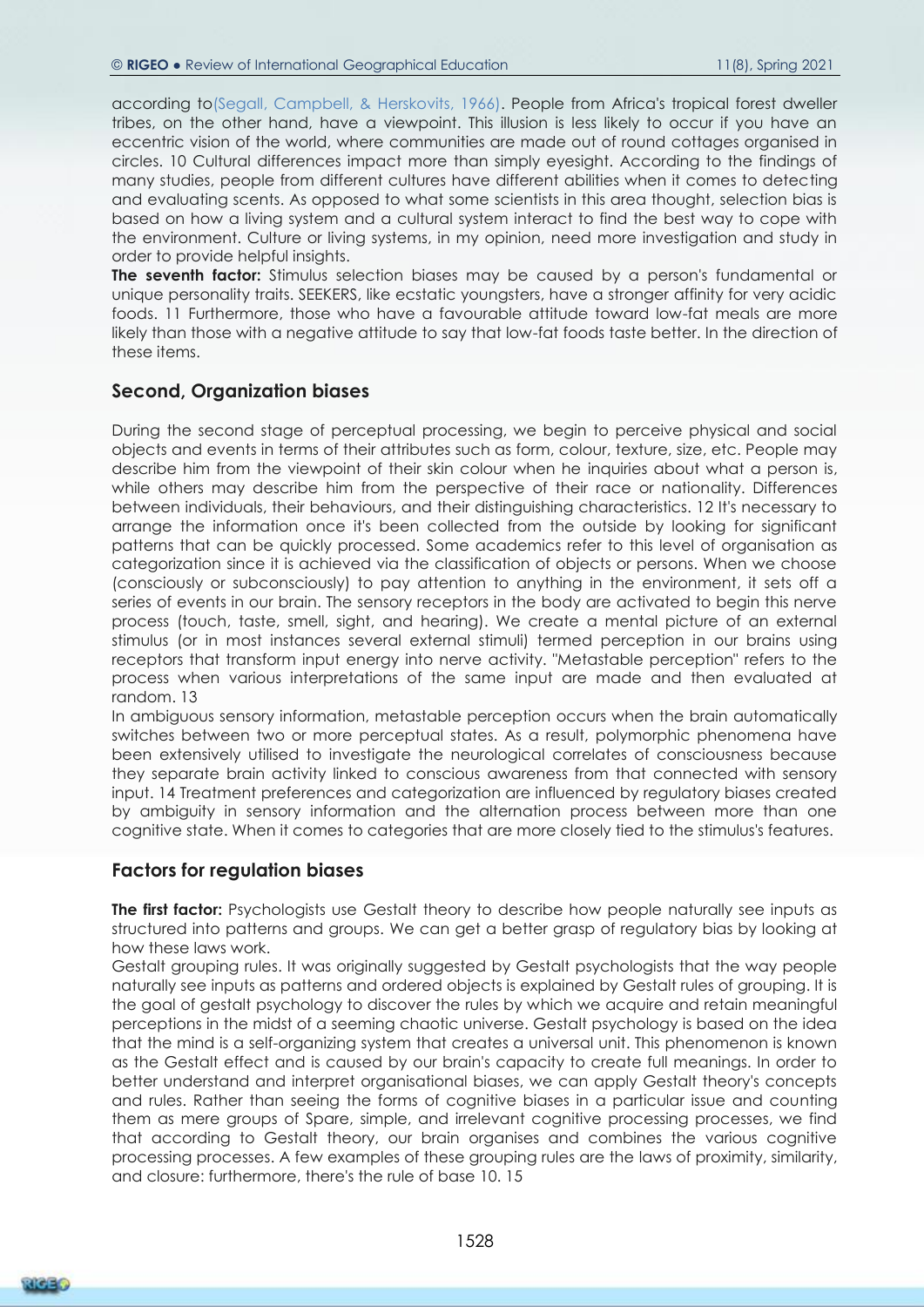# **The law of proximity**

When we experience a collection of things, this rule implies we will process items that are physically near to each other when we feel them. As a result, objects may be grouped together into bigger ones, which lowers the number of tiny stimuli that must be processed. So instead of seeing a huge number of individual dots on a page, individuals perceive clusters of them. We can comprehend and perceive information more rapidly because the brain combines tiny inputs instead of processing huge quantities of them. <sup>16</sup>

|  |  |                                  | G - O                                  |       | $\mathbb{C}$ $\mathbb{C}$ $\mathbb{C}$              | $\begin{array}{ccc} \langle & \rangle & \langle & \rangle \end{array}$ |  |
|--|--|----------------------------------|----------------------------------------|-------|-----------------------------------------------------|------------------------------------------------------------------------|--|
|  |  | $\circ\circ\circ\circ\circ\circ$ | - 0                                    |       | - 0                                                 | - 0                                                                    |  |
|  |  |                                  | O O                                    |       | GD - GD -                                           | $\begin{array}{ccc} \bullet & \bullet & \bullet & \bullet \end{array}$ |  |
|  |  |                                  | $\mathbb{C}$ $\mathbb{C}$ $\mathbb{C}$ |       | $\mathbb{C}$ $\mathbb{C}$ $\mathbb{C}$ $\mathbb{C}$ | $\mathbb{C}$ $\mathbb{C}$                                              |  |
|  |  |                                  | G - C -                                |       | $\mathbb{C}$ , $\mathbb{C}$ ,                       | $\bigcirc$ $\bigcirc$                                                  |  |
|  |  | 0000000                          |                                        | O O O | GREG 478-11                                         | - 100 - 100                                                            |  |

People are more likely to notice clusters of dots on a page due to the law of affinity than they are to see a huge number of individual dots.

#### **Law of Similarity**

According to this rule, individuals will group together like things if they believe them to be comparable. The visual texture and resemblance of items may help us tell between those that are nearby or overlapped.



Most people perceive this as six clusters of black and white dots due to the law of resemblance.

#### **Law of the Earth Form**

Objects that stand out in the visual field are called forms, while those that blend into the backdrop are called grounds. This perceptual orientation is the basis for a slew of optical illusions. "



Because of the Law of Shape and Earth, most individuals see a white triangle in the front while looking at the (Kahan et al., 2017)Triangle Illusion. This causes the black shapes in the background to fade away.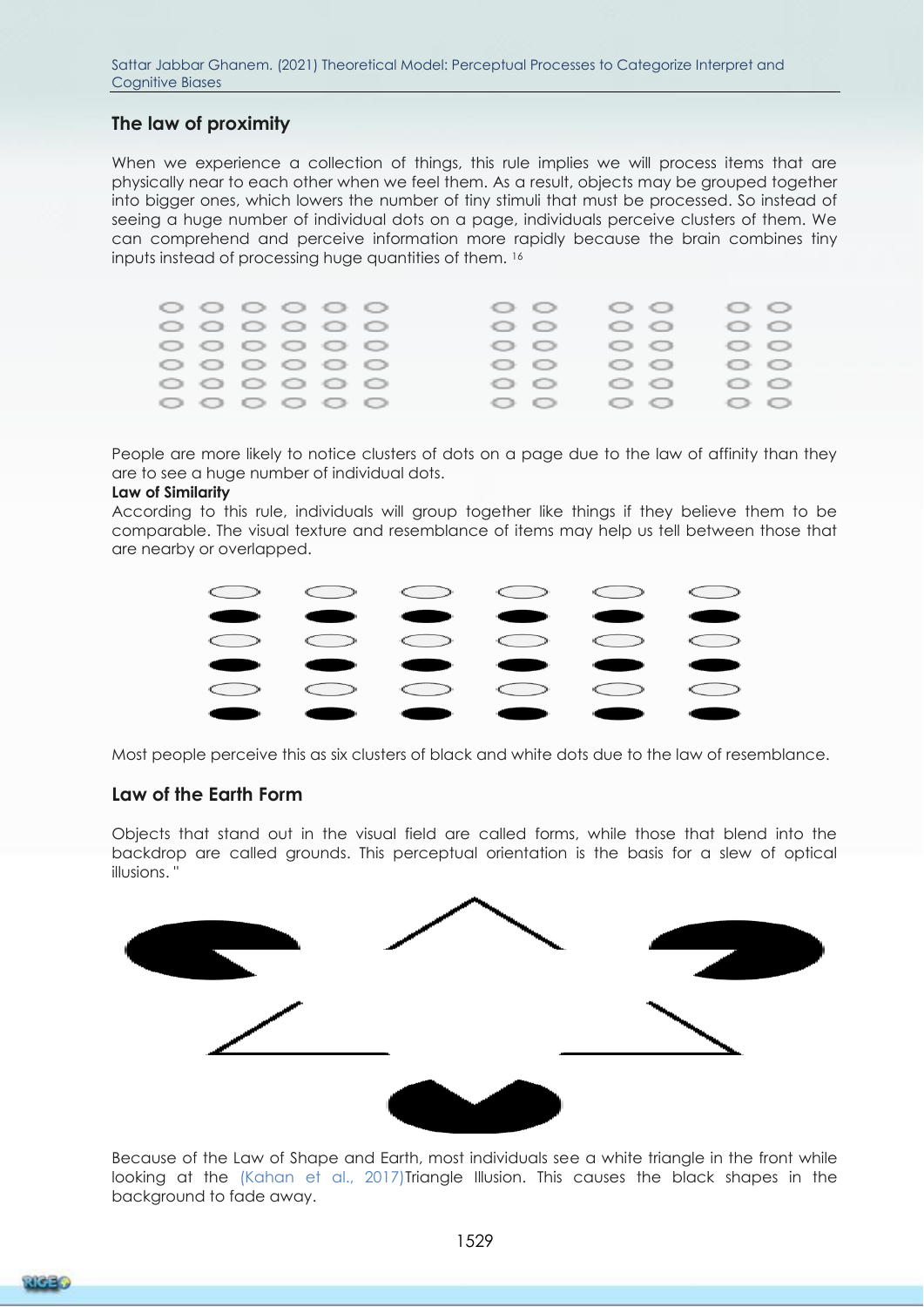#### **Lockdown Act**

For example, as seen in the picture below, the Closing Law shows how our visualisation will match the incomplete components.



The closure law governs the operation of the circuit and square line.

**The second factor,** Various parts of the brain process different kinds of sensory input, which is why the human brain is so standardly constructed. Our brain's fusiform face area (FFA) has been specifically designed for the purpose of recognising and categorising individuals based on the biases that govern their distinguishing characteristics from the perspective of an individual. This unit was created to meet the human desire to get to know others and classify them in order to better our chances of surviving.

**Factor Three,** our proclivity for grouping stimuli allows us to control our emotions more quickly and effectively, but it may also lead to erroneous interpretations.

**The fourth factor**, we may use perceptual diagrams to better organise how individuals form impressions depending on factors such as appearance, social role, and interaction, among others. Stigmata may be defined as preconceived ideas about people or groups based on the knowledge they have in common. As a way to make complex information simpler to understand, stereotypes group similar objects or people together. This makes it easier to identify, remember, anticipate, and interact with the information. Things and individuals defy preconceptions by being as different as possible. Things and people in stereotypes are made to be as similar as possible.

As much as our proclivity for grouping like stimuli is beneficial for managing our emotions, it may also lead to erroneous impressions. To be harmful, stereotypes must mirror reality or be applied to whole groups of people without regard to individual differences. As a result, it has the potential to engender hostility, discrimination, and repression. The perceptual framework we employ to arrange our perceptions of individuals is known as psychological categorization systems (appearance, social roles, interactions, habits, etc.).

Using these diagrams, we may better understand how we see other things in the environment because of how we arrange people's perceptions based on their appearance, social roles, and interactions, among other things These graphs serve as conclusions or shortcuts for the account, saving both time and effort. For instance, you may believe that the building you attend to in class appears symmetrical from the outside in your perception scheme. (Sometimes called "symmetry inference" or the tendency to remember things as more consistent than they are). Although it's unlikely, making that assumption has saved your sanity on occasion. Diagrams and inference have the advantage of helping us comprehend a complicated environment while also having the disadvantage of being inaccurate. Classes of items or phenomena are organised in a system according to the reciprocal connections that exist between them, and this organising process is a set of mental processes that the brain goes through while it's looking for significance:

- 1. In contrast or balance, it is referred to as a comparison, and it is seen in the connections and correlations between phenomena, things or events, and in perception and perception of man's extraction of these phenomena, things or events.
- 2. Objects or phenomena are classified according to what sets them apart from one another, and where grouping or classifying is put in place, and thus it contains particular ideas of phenomena or things are included in the classification process.
- 3. For thinking to be realised, it is done independently of the objects themselves by identifying the independent characteristics of things.
- 4. In order to determine the abstract properties of objects, thinking must have taken the form of generalisation. This is where abstraction and generalisation intersect.

**RIGE Y**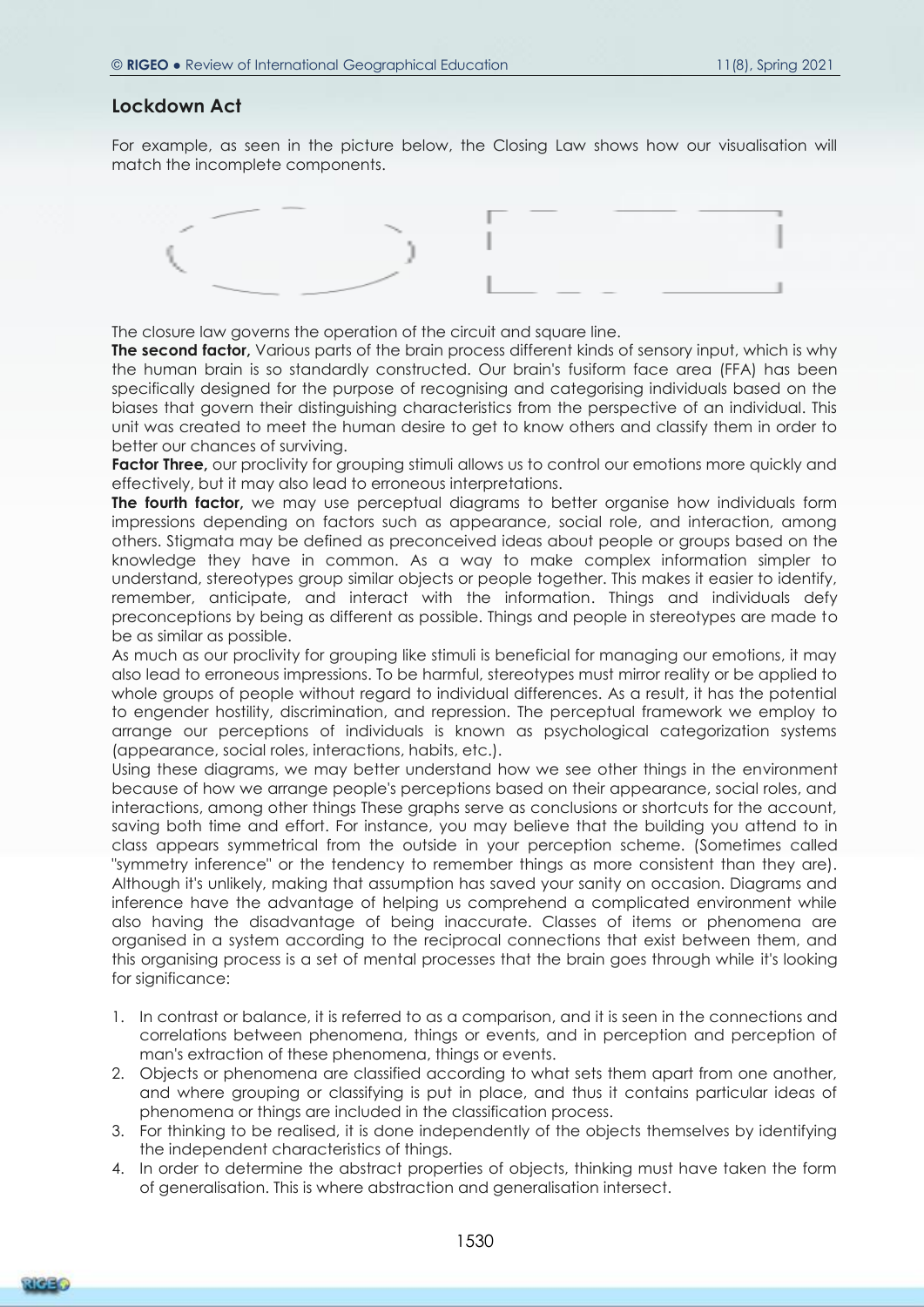- 5. It is necessary to return the mental process of abstraction and generalisation to sensory reality before one may have a proper grasp of the actual world's conditions.
- 6. To decode a complicated total phenomenon into its basic parts, that is to say, to its partial components, one must use logic.
- 7. To synthesise is to go backwards from the analytical process, because it's a mental activity that reunites the disparate parts of a complicated event.
- 8. It is possible to deduce the validity of one judgement based on the validity of other judgements. By using sound reasoning, one may come to trust that the conclusions obtained are necessary and inevitable. There are two kinds of inferences: inductive and deductive. (Varner & Beamer, 2011)

**A.Deduction:** Our reasoning comes to this conclusion because of the inferential procedure we use.

**B.Induction:** A general conclusion may be drawn from the observation of specific partial situations through the inferential process.

**The fifth factor,** exterior factors (objective) linked to external stimuli influence how a person perceives stimuli, events, people, and phenomena because these factors guide the individual's attention and perception in accordance with certain variables. Affiliation may be intuitively stated in the following way: "If A resembles B (or is a member of group B), then A will perform similarly to B. After then, all characteristics typical of the group are assigned to the model since it is seen as a representative. Let's take someone who studies at a university or wears glasses as an example of someone who is clever. These results suggest that addressing Bayesian reasoning issues, such as ignoring the base rate, may lead to mistakes. (Blanco, 2017)

**Third, Interpretation Biases**: The interpretation or translation stage occurs as the last step in the perceptual process after we commit to a stimulus and our brains receive and arrange the data. Using categories of information, we categorise and then interpret inputs rationally to give them meaning. Meaning that interpreting merely implies classifying information that was structured in a prior step so that it may be used to attach meaning to a particular stimulus or stimuli as an output. However, various individuals will perceive the same input in different ways. There are some who see sensory information as "vases" in the Robin Vase Illusion, while there are others who see "faces." This is an example of an erroneous reading.



Using a robin's vase is a popular visual trick for demonstrating how people see stimuli differently. (Haselton, Nettle, & Murray, 2015)

For things and material events, almost everyone agrees on their objective meaning; however, social events are a different storey because each person views them as unique situations based on their prior experiences and cultural background, so differences appear in the perception of the same stimulus among people of different backgrounds. Also, people from similar cultures will have a repository of similar experiences and knowledge in terms of values and customs, so they may attribute similar meanings to the same motivation, and this means similar perceptions, so the process of understanding and conveying the precise meaning of verbal and nonverbal behaviours to each other... (Blanco, 2017)

Because interpretation biases are formed at this stage of the perceptual process, using interpretation as a means of imparting meaning to the stimulus offers benefits that must be taken into account. :(Ariely, Loewenstein, & Prelec, 2003)

- Interpretation of stimuli is subjective, thus different people will interpret the same stimulus in various ways.
- Stimuli are interpreted by the individual in light of his or her own expectations and perceptions of those expectations.

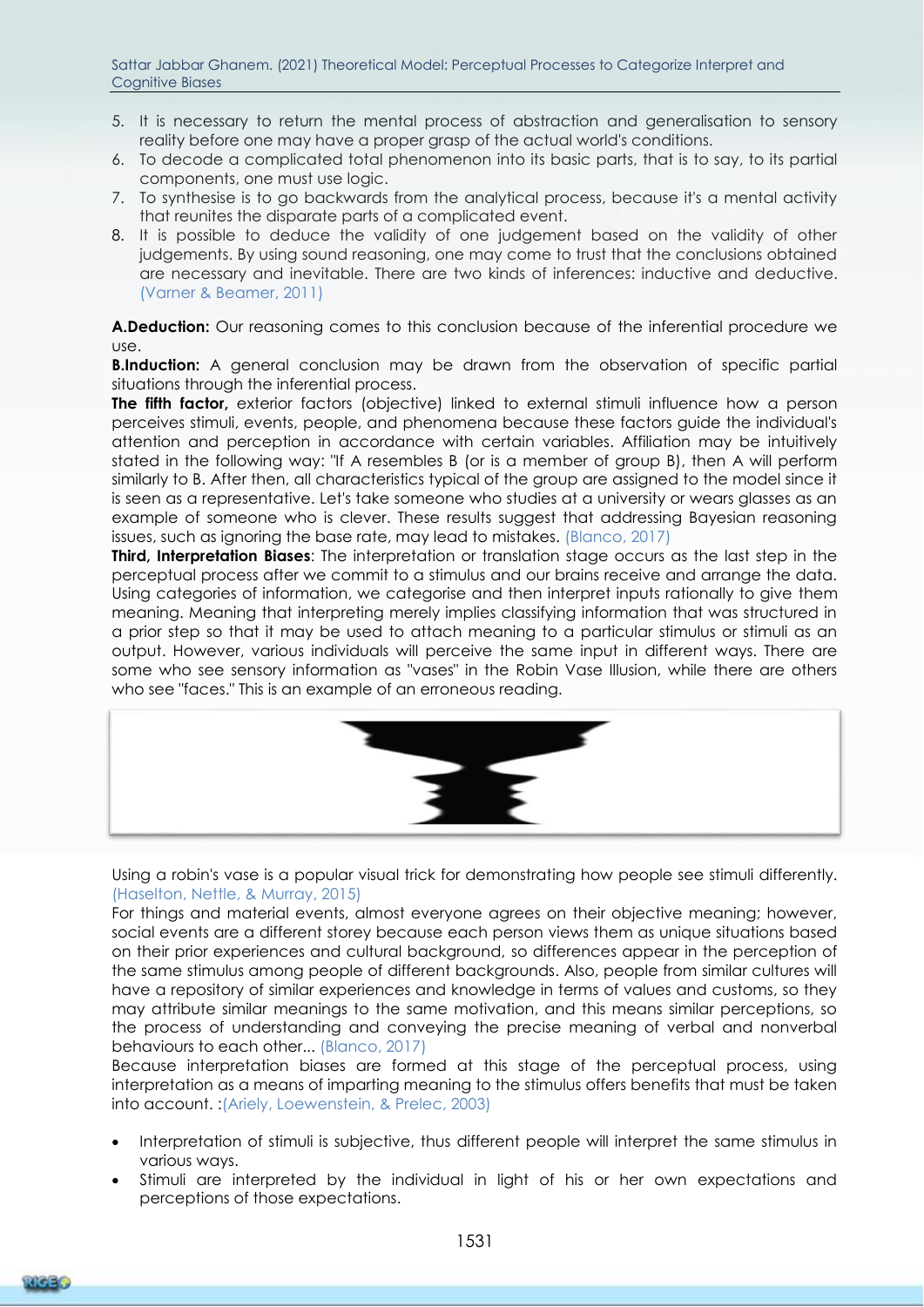- It's a multidimensional construct that relates to a person's sense of "self" in relation to a variety of qualities, such as academics, social roles, gender and ethnicity, among many other things.
- Our representation and comprehension of stimuli in our surroundings define this stage, since it represents what we term an individual's viewpoints on the world.

#### **Bias in cognition has a role in interpretation**

These variables have a significant impact on cognitive processing patterns. They are active contributors to the creation of cognitive biases and to the creation of an individual's distinctive final appearance. For each individual to understand environmental cues and the meaning associated with them. People perceive stimuli differently depending on their level of experience. (Hastorf & Cantril, 1954)

For example, the elderly has a different perspective on life since they can cope with the world and events in a more mature way than "youth and teenagers. They have various levels of expertise, as a result of which their interpretation bias differs. prejudice based on accessibility The ease with which something may be mentally represented affects the availability index. Sure, a hint exists, but it's almost certainly wrong. A well-known example is when people exaggerate the likelihood of an aircraft accident after seeing a movie about it. There are numerous biases that may be explained using this reasoning. For example, there is a recency bias, which refers to information that is readily recalled and thus is given more importance than other information (for example, judicial).

The kind of cognitive bias used to evaluate information may be influenced by a person's aspirations and expectations regarding the stimuli. The development of interpretive biases may be explained by looking at the advantages that come along with it. It is possible to identify interpretive biases when faced with time constraints to make life-or-death choices swiftly in accordance with the error management theory

It's preferable to flee when you notice a possible predator than to wait until it's visible but may be too near to see before you try to get away.) Due to these circumstances, decision-making processes that function rapidly and generate the so-called "least-cost mistake" are more likely to emerge. Rather of assuming the surrogate is the predator, it's preferable to incorrectly assume that it isn't present in the surrounding environment, implying there is no predator. Both errors have quite different outcomes (it may be a waste of time in one instance and lead to death in the other.) so we know this. (OpenPSYC) Even though a mistake is cheap, that doesn't mean it will happen. This bias tends to favour the result that has the lowest cost of mistake and can be stated using any of these techniques. Selection bias is how we categorise and interpret information in ways that favour certain groups of people or ways of looking at things. As a result, selective perception is often seen as a type of information processing bias. It's more like people tend to interpret information selectively based on what they now need or want or value or believe. Most of the time, this happens on its own, without any input from the user. (OpenPSYC) Heuristic disclosure may take many forms. One example is the fixation and modification bias. To have some idea of an answer to a question may affect how other people answer the question (these answers become closer to the anchor). Consider answering the question, "What year did Albert Einstein first come to the United States?" Assume you're speculating because you don't know the answer. If you want to choose a number that symbolises a certain time period, most people will go with "1950." If you were given the choice between two answers and asked to indicate the year within one of the following two cities (1200-2000), what would your response be? (1900-2000). Those who stated a range of 1900 to 2000 answered with greater numbers than those who said a number lower than that. This shows that each group's members provide a response to the question of how much they regarded (the anchor) while making their decisions. Consumer behaviour has been widely researched in relation to the impact of a brand's anchor or institution. There are several ways to influence how much money individuals are ready to spend for various things, including making them think about the last number of their Social Security number. This may be done by using arbitrary numbers (such as the last four digits of someone's Social Security number).

In a similar way, selective memory (also known as selective retention bias) preserves and stores certain information in memory (and therefore is retrievable) while discarding other information (and therefore forgotten).(Sullivan, 2009) This is a bias in interpretation that happens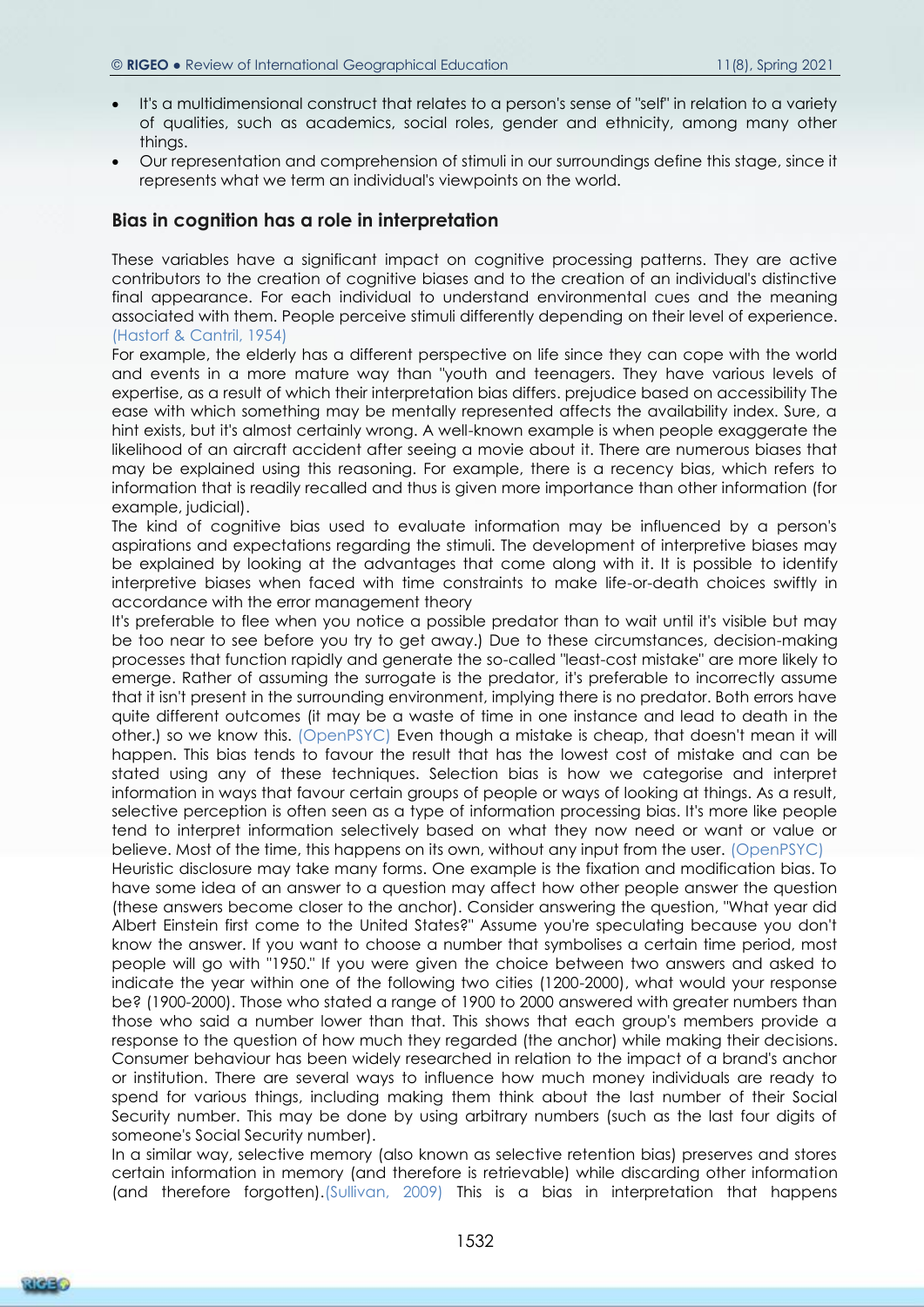unconsciously. Using just certain pieces of information in future information processing procedures in order to tailor the result to the user's preferences. It's like someone who keeps you as an orphan and doesn't remember your nice acts, so he treats you unfairly because of your one transgression with him.

**Fourth, Cognitive processing scheme:** Because perception is a personal experience, it is shaped by the qualities of the person who has it.

As a result, by organising and interpreting information based on prior experience and knowledge, the chart aids in the development of precise perception. When we talk about perception, we mean how we consciously arrange, analyse, and experience our perceptual information. Between sensation and perception, there are often two processes at play:

- 1. To construct perception, a mechanism called bottom-up processing processes information as soon as it comes at the brain's receiving end, from the bottom up. That is to say, your eyes notice the characteristics of a random picture on the screen, your brain puts them together and you perceive an eagle image. What you perceive is just a function of the sensory data that enters your brain. A technique known as ascending starts with the tiniest bits of sensory information and works its way up. Selecting the stimulus as an input to cognitive processing involves cognitive biases, so why is one stimulus present but not the other? The answer to this question is a selection bias process.
- 2. Top-down processing is a term used to describe the way our brain processes sensory information. When it comes to guiding our emotions, it's a system of influence that takes into account our current state of knowledge, past experiences, and current beliefs. Your brain fills in the gaps based on what it already knows and what it expects to see. Cognitive biases arise when our information, experiences, beliefs, and psychological state influence and direct sensation. As the perception process renews owing to selection bias affected by interpretation bias, which produces bias in the organisation, these biases reflect the interaction between the three entry points. They return and interpret based on this complicated treatment. Let's have a look at an illustration of what I mean:



Try looking at the square figure by yourself, and you'll see that your brain is working on it from the bottom up. It's divided into four sections by two heavy vertical lines and three thin ones. No topdown processing occurs since there is no context for it to have any particular significance. When faced with a choice between many options, people are more likely to choose one over the others due to cognitive bias. Then take a look at the same form in a new light. When a form is surrounded by letter strings, your brain automatically completes the sequence. The lines form the letter "B" when seen in this way. As a result of the shape's surrounding digits, it now seems to be "13." Your perception is influenced by your cognitive expectations when context is provided. From this point on, you'll be working your way down the form. 30



For example, your initial option was a sequential character pattern, but your second choice was a sequential number pattern, all while your perception was skewed due to cognitive bias. Here's one more top-down processing example. Take a look at the image below.

1533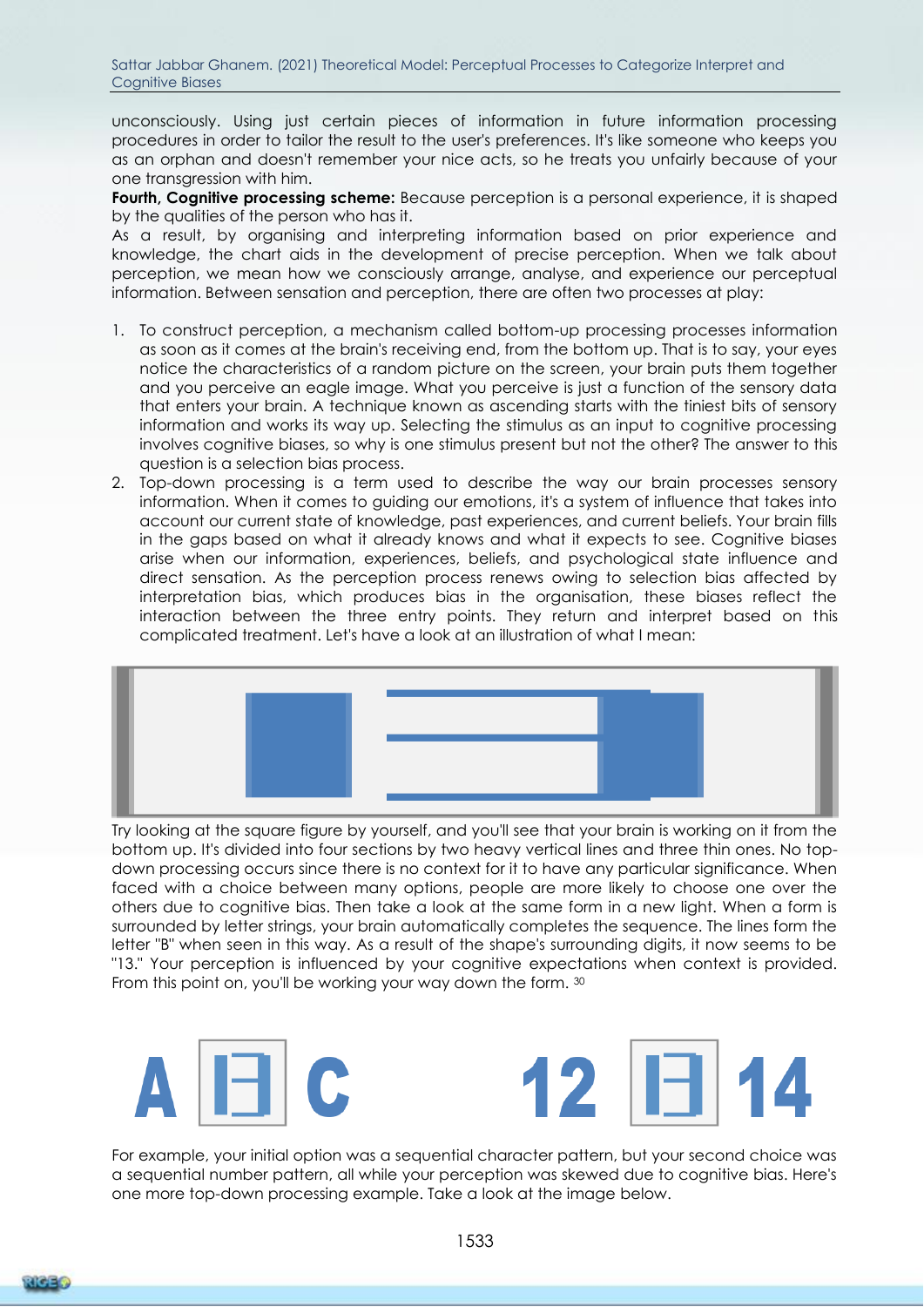

There should be a smattering of random dots in the picture above. Faces, from a biosocial viewpoint, are among the most significant stimuli in the world, and our brain is involved in recognising them. We can construct a nose and a mouth out of the floating-point point, which tells your brain that this is what it's meant to perceive. From there, it figures out that the picture looks like a "face" and tells your brain as such. Instead of seeing a person's face, the picture now depicts a saxophone musician with a huge hat. This may have been obvious to some of you from the beginning. In other words, there was a cognitive bias at work. When we don't detect a cognitive bias in our mental processes, it's just a smear of ink.

This interplay and overlap between different treatment biases may be shown by the following example:

- 1. Biases in perception based on expectations and assumptions about the world are known as perceptual expectation biases. The person frequently ignores other cues when he expects something to happen and concentrates on the sensations connected with his expectations. Willingness to see things from a certain perspective.
- 2. selective exposure bias is the propensity of people to favour information that supports their pre-existing beliefs while avoiding information that is contrary to those views. The term "confirmation bias" refers to selective exposure. People, according to the term's traditional meaning, tend to focus on just a small portion of the information given to them, disregarding the rest. According to the cognitive dissonance hypothesis, when people are confronted with opposing concepts, certain mental defence mechanisms kick in, resulting in a cognitive balance, which is described as a condition of harmony between new ideas and preexisting beliefs. The harmony that exists between a person's mental picture of the universe and the actual reality around them is called "environmental harmony." It is founded on the premise that even after taking a position, people would continue to look for knowledge about a subject. A person's decision-making process will be coloured by a variety of issue variables that are reinforced. You're in the shower, and you hear what you believe is your phone ringing, only to discover that it isn't? It was only after testing that it became clear that the difference between a significant stimulus and background noise was no longer discernible. Signal detection theory refers to the capacity to recognise a stimulus in the midst of noise or other distractions in the environment. This may also explain why a baby's murmur awakens the mother, but no other noises do so when she is sound asleep. The theory of signal detection has real-world applications, such as improving air traffic control accuracy. To keep track of aeroplanes in the sky, controllers must be able to distinguish between the different signals (flashes) that show on their radar screens. The researcher who came up with the idea of signal detection first set out to make air traffic controllers more sensitive to flying bullets.
- 3. Lack of clarity prejudice: ambiguity bias. If the level of ambiguity rises, the individual may have trouble comprehending the information. Cognitive bias is present at many stages of the cognitive processing chain in this case. There are two options: the person ignores the stimulating alarm and moves on to another, or the person chooses the mysterious alarm and treats it with bias, organising and categorising it in a way that does not suit him, and then bias in its interpretation according to variables that fit the person's characteristics rather than the stimulus's characteristics.

# **Conclusions**

1. Processing information from the senses at various phases of the perception process helps